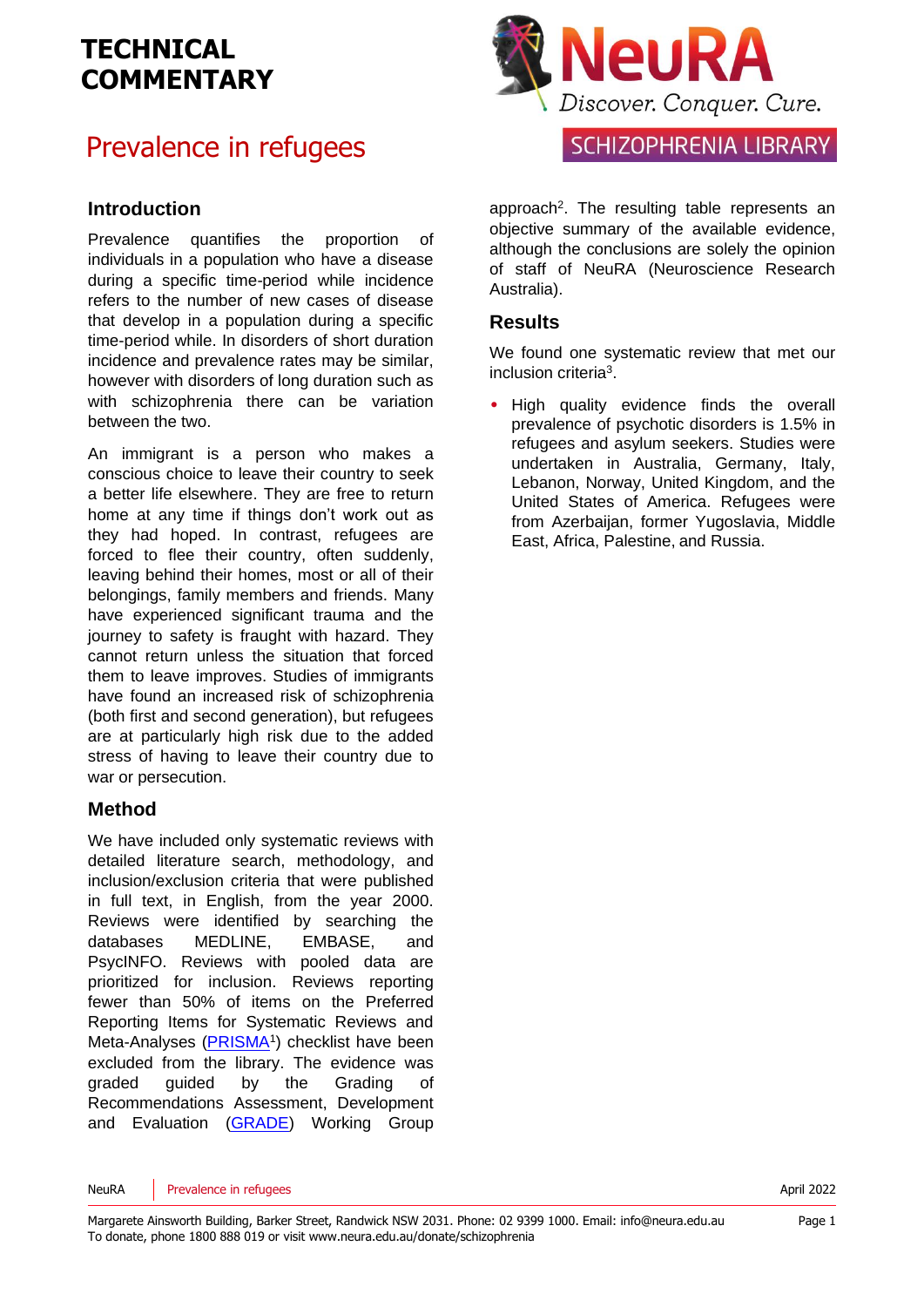

## Prevalence in refugees



### **SCHIZOPHRENIA LIBRARY**

*Blackmore R, Boyle JA, Fazel M, Ranasinha S, Gray KM, Fitzgerald G, Misso M, Gibson-Helm M*

#### **The prevalence of mental illness in refugees and asylum seekers: A systematic review and meta-analysis**

#### **PLoS Medicine 2020; 17(9): 1003337**

[View review abstract online](https://pubmed.ncbi.nlm.nih.gov/31778780/)

| Comparison                                                                   | Prevalence of psychotic disorders (mostly schizophrenia<br>spectrum) in refugees and asylum seekers.                                                                        |
|------------------------------------------------------------------------------|-----------------------------------------------------------------------------------------------------------------------------------------------------------------------------|
|                                                                              | Studies were undertaken in Australia, Germany, Italy, Lebanon,<br>Norway, United Kingdom, and the United States of America.                                                 |
|                                                                              | Countries of origin included Azerbaijan, former Yugoslavia,<br>Middle East, Africa, Palestine, and Russia.                                                                  |
| <b>Summary of evidence</b>                                                   | High quality evidence (large sample, consistent, appears<br>precise, direct) finds the overall prevalence of psychotic<br>disorders is 1.5% in refugees and asylum seekers. |
| Prevalence of psychotic disorders                                            |                                                                                                                                                                             |
| 6 studies, N = 1,695, prevalence = 1.51%, 95%CI 0.63% to 2.40%, $I^2 = 26\%$ |                                                                                                                                                                             |
| <b>Consistency in results</b>                                                | Consistent                                                                                                                                                                  |
| <b>Precision in results</b>                                                  | Appears precise                                                                                                                                                             |
| Directness of results                                                        | <b>Direct</b>                                                                                                                                                               |

#### Explanation of acronyms

CI = confidence interval,  $I^2$  = the percentage of the variability in effect estimates that is due to heterogeneity rather than sampling error (chance),  $N =$  sample size, vs. = versus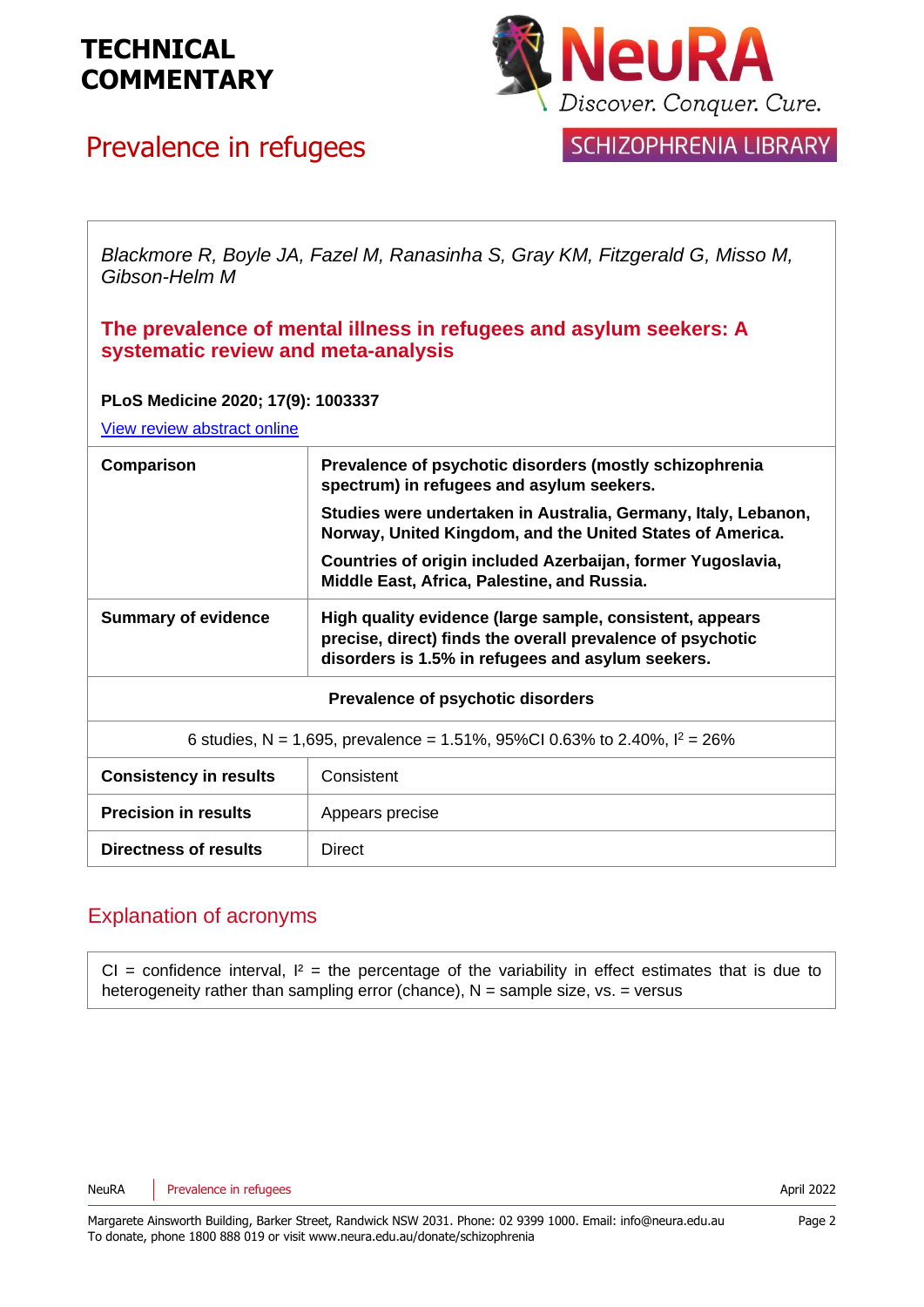## Prevalence in refugees

#### Explanation of technical terms

- \* Bias has the potential to affect reviews of both RCT and observational studies. Forms of bias include; reporting bias – selective reporting of results, publication bias - trials that are not formally published tend to show less effect than published trials, further if there are statistically significant differences between groups in a trial, these trial results tend to get published before those of trials without significant differences; language bias – only including English language reports; funding bias - source of funding for the primary research with selective reporting of results within primary studies; outcome variable selection bias; database bias including reports from some databases and not others; citation bias - preferential citation of authors. Trials can also be subject to bias when evaluators are not blind to treatment condition and selection bias of participants if trial samples are sma[ll](#page-4-3)<sup>4</sup>.
- † Different effect measures are reported by different reviews.

Reliability and validity refers to how accurate the instrument is. Sensitivity is the proportion of actual positives that are correctly identified - 100% sensitivity = predict all people who are at high risk as developing psychosis and specificity is the proportion of negatives that are correctly identified - 100% specificity = not predicting anyone as being at high risk if they are truly not.

Weighted mean difference scores refer to mean differences between treatment and comparison groups after treatment (or occasionally pre to post treatment) and in a randomised trial there is an assumption that both groups are comparable on this measure prior to treatment. Standardized mean



### **SCHIZOPHRENIA LIBRARY**

differences are divided by the pooled standard deviation (or the standard deviation of one group when groups are homogenous) that allows results from different scales to be combined and compared. Each study's mean difference is then given a weighting depending on the size of the sample and the variability in the data. 0.2 represents a small effect, 0.5 a moderate effect, and 0.8 and over represen[t](#page-4-3)s a large effect<sup>4</sup>.

Odds ratio (OR) or relative risk (RR) refers to the probability of a reduction  $( $1$ )$  or an increase (> 1) in a particular outcome in a treatment group, or a group exposed to a risk factor, relative to the comparison group. For example, a RR of 0.75 translates to a reduction in risk of an outcome of 25% relative to those not receiving the treatment or not exposed to the risk factor. Conversely, a RR of 1.25 translates to an increased risk of 25% relative to those not receiving treatment or not having been exposed to a risk factor. A RR or OR of 1.00 means there is no difference between groups. A medium effect is considered if  $RR > 2$  or  $< 0.5$  and a large effect if  $RR > 5$  or  $< 0.2<sup>5</sup>$  $< 0.2<sup>5</sup>$  $< 0.2<sup>5</sup>$ . InOR stands for logarithmic OR where a lnOR of 0 shows no difference between groups. Hazard ratios measure the effect of an explanatory variable on the hazard or risk of an event.

Correlation coefficients (eg, r) indicate the strength of association or relationship between variables. They are an indication of prediction, but do not confirm causality due to possible and often unforseen confounding variables. An r of 0.10 represents a weak association, 0.25 a medium association and 0.40 and over represents a strong association. Unstandardised (*b*) regression coefficients indicate the average change in the dependent variable associated with a 1 unit change in the independent variable, statistically controlling for the other independent variables. Standardised regression coefficients represent the change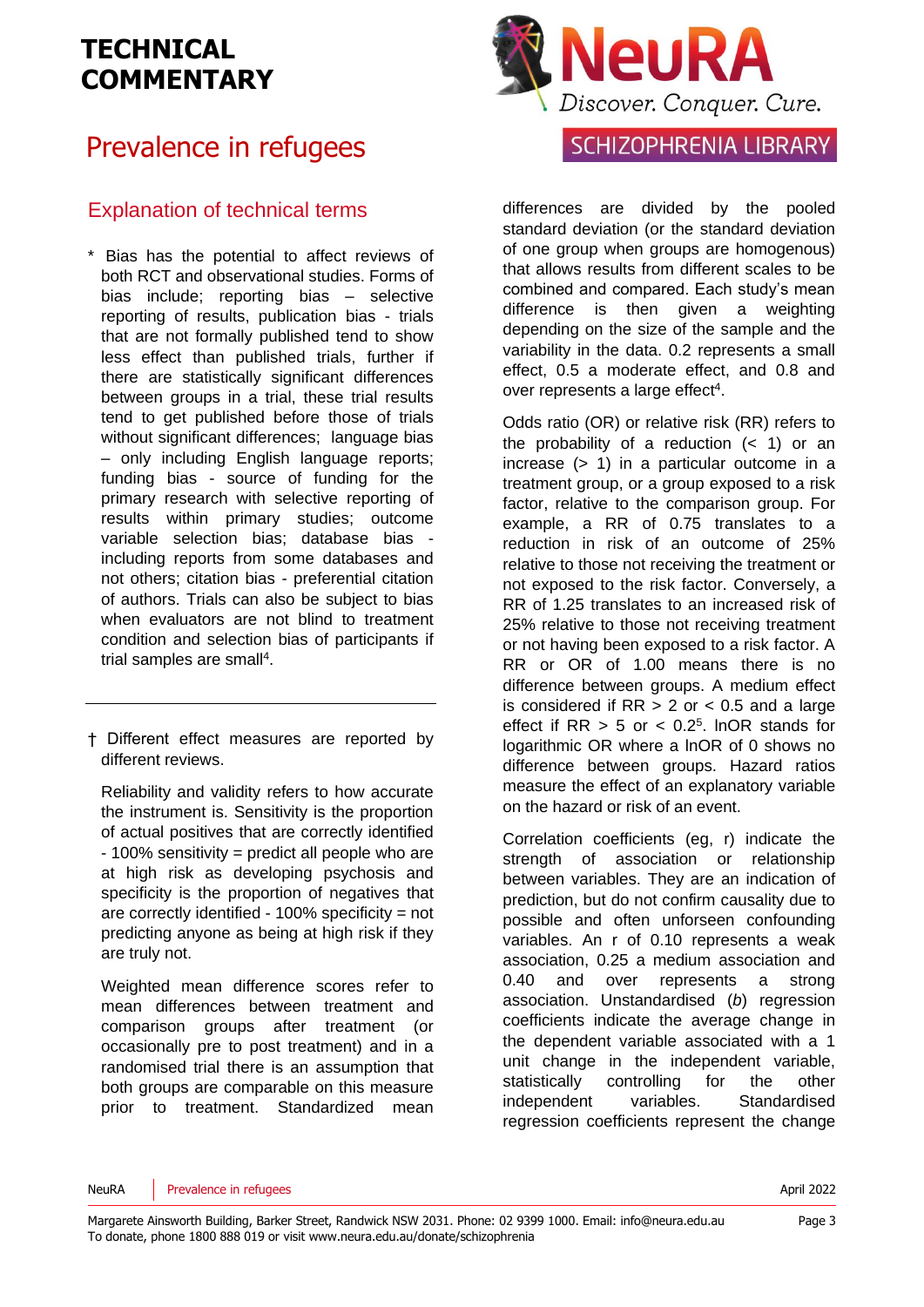### Prevalence in refugees

being in units of standard deviations to allow comparison across different scales.

‡ Inconsistency refers to differing estimates of treatment effect across trials (i.e. heterogeneity or variability in results) that is not explained by subgroup analyses and therefore reduces confidence in the effect estimate. I<sup>2</sup> is the percentage of the variability in effect estimates that is due to heterogeneity rather than sampling error (chance) - 0% to 40%: heterogeneity might not be important, 30% to 60%: may represent moderate heterogeneity, 50% to 90%: may be considerable heterogeneity and over this is considerable heterogeneity. I² can be calculated from Q (chi-square) for the test of heterogeneity with the following formula:

$$
l^2=\left(\frac{Q-df}{Q}\right)\times 100\%
$$

§ Imprecision refers to wide confidence intervals indicating a lack of confidence in the effect estimate. Based on GRADE recommendations, a result for continuous data (standardised mean differences, not weighted mean differences) is considered imprecise if the upper or lower confidence limit crosses an effect size of 0.5 in either direction, and for binary and correlation data, an effect size of 0.25. GRADE also recommends downgrading the evidence when sample size is smaller than 300 (for binary data) and 400 (for continuous data), although for some topics, this criteria should be relaxe[d](#page-4-5)<sup>6</sup>.

║ Indirectness of comparison occurs when a comparison of intervention A versus B is not available but A was compared with C and B was compared with C that allows indirect comparisons of the magnitude of effect of A



#### **SCHIZOPHRENIA LIBRARY**

versus B. Indirectness of population, comparator and or outcome can also occur when the available evidence regarding a particular population, intervention, comparator, or outcome is not available so is inferred from available evidence. These inferred treatment effect sized are of lower quality than those gained from head-to-head comparisons of A and B.

NeuRA Prevalence in refugees **April 2022** 

Page 4